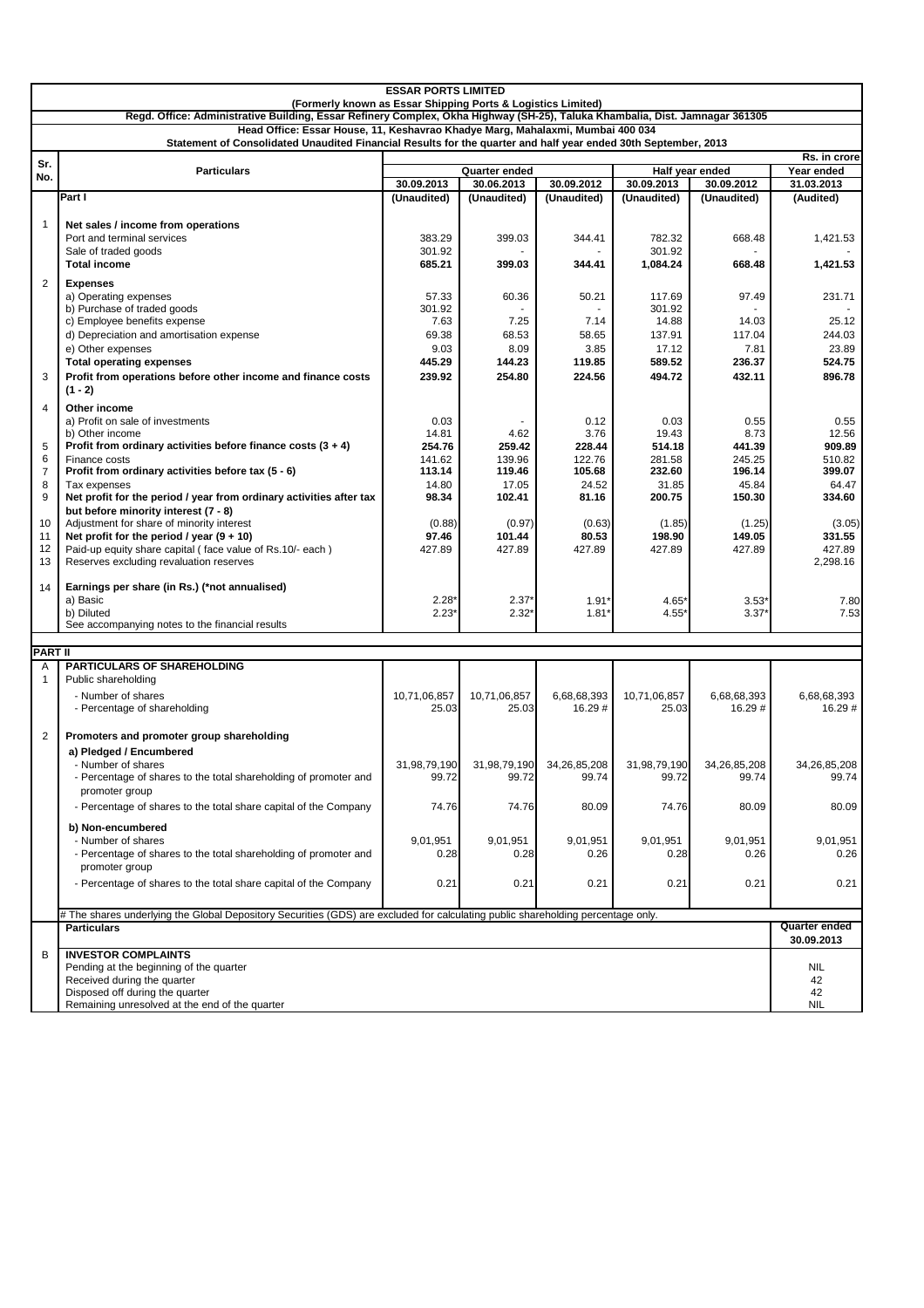## **Notes:**

## **1 Statement of assets and liabilities**

|                         |                                       |                      | Rs. in crore     |
|-------------------------|---------------------------------------|----------------------|------------------|
|                         |                                       | As at                | As at            |
|                         | <b>Particulars</b>                    | 30th September, 2013 | 31st March, 2013 |
|                         |                                       | (Unaudited)          | (Audited)        |
| Ι.                      | <b>EQUITY AND LIABILITIES</b>         |                      |                  |
| 1                       | Shareholders' funds                   |                      |                  |
|                         | (a)<br>Share capital                  | 428.02               | 428.02           |
|                         | (b)<br>Reserves and surplus           | 2,497.82             | 2,298.99         |
|                         |                                       | 2,925.84             | 2,727.01         |
| $\mathbf{2}$            | <b>Minority interest</b>              | 21.79                | 19.93            |
| 3                       | <b>Non-current liabilities</b>        |                      |                  |
|                         | Long-term borrowings<br>(a)           | 5,298.61             | 5,030.53         |
|                         | Deferred tax liabilities (Net)<br>(b) | 124.49               | 96.78            |
|                         | Other long term liabilities<br>(c)    | 12.36                | 172.03           |
|                         |                                       | 5,435.46             | 5,299.34         |
| $\overline{\mathbf{4}}$ | <b>Current liabilities</b>            |                      |                  |
|                         | Short-term borrowings<br>(a)          | 50.44                | 19.64            |
|                         | (b)<br>Trade payables                 | 95.04                | 102.39           |
|                         | Other current liabilities<br>(c)      | 1,361.95             | 1,340.10         |
|                         | (d)<br>Short-term provisions          | 79.71                | 51.60            |
|                         |                                       | 1,587.14             | 1,513.73         |
|                         |                                       |                      |                  |
|                         | <b>TOTAL</b>                          | 9,970.23             | 9,560.01         |
| Ш.                      | <b>ASSETS</b>                         |                      |                  |
| 1                       | <b>Non-current assets</b>             |                      |                  |
|                         | <b>Fixed assets</b><br>(a)            |                      |                  |
|                         | Tangible assets<br>(i)                | 4,678.02             | 4,778.88         |
|                         | (ii)<br>Intangible assets             | 0.04                 | 0.04             |
|                         | Capital work-in-progress<br>(iii)     | 2,173.89             | 1,984.39         |
|                         | Goodwill on consolidation<br>(b)      | 1,613.28             | 1,613.28         |
|                         | Non-current investments<br>(c)        | 1.04                 | 1.04             |
|                         | (d)<br>Deferred tax assets (Net)      | 135.84               | 139.97           |
|                         | Long-term loans and advances<br>(e)   | 411.31               | 349.96           |
|                         | (f)<br>Other non-current assets       | 26.96                | 25.56            |
|                         |                                       | 9,040.38             | 8,893.12         |
| $\mathbf{2}$            | Current assets                        |                      |                  |
|                         | Current investments<br>(a)            | 0.04                 |                  |
|                         | (b)<br>Inventories                    | 7.79                 | 7.49             |
|                         | (c)<br>Trade receivables              | 459.24               | 211.05           |
|                         | Cash and bank balances<br>(d)         | 38.32                | 53.06            |
|                         | Short-term loans and advances<br>(e)  | 340.40               | 347.18           |
|                         | (f)<br>Other current assets           | 84.06                | 48.11            |
|                         |                                       | 929.85               | 666.89           |
|                         | <b>TOTAL</b>                          | 9.970.23             | 9,560.01         |
|                         |                                       |                      |                  |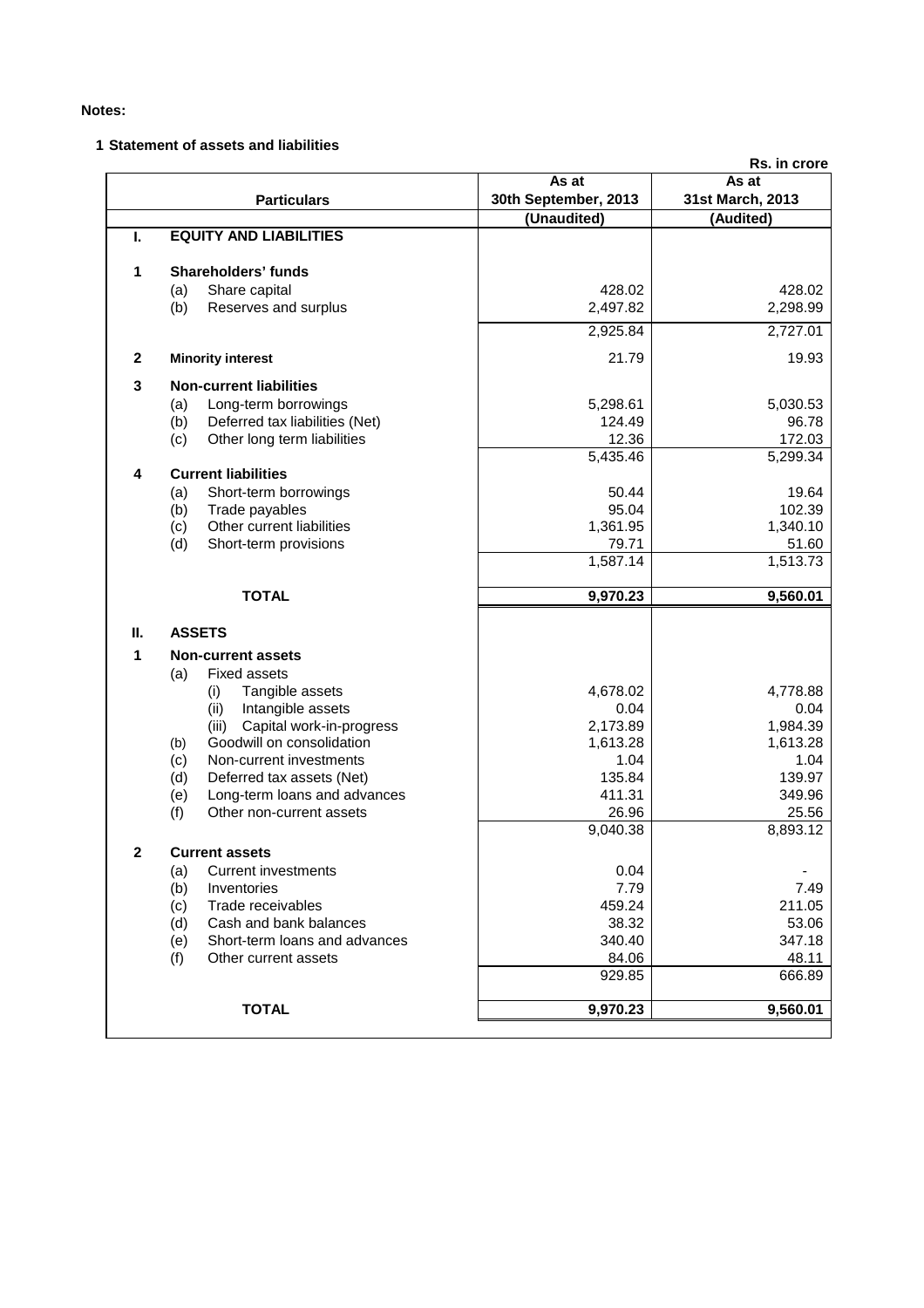2 Tax expenses includes income tax, tonnage tax and deferred tax.

- 3 The Company has exercised the option available as per para 46/46A of Accounting Standard (AS) 11, "The effect of changes in foreign exchanges rates", vide notification no. GSR 914( E) dated 29th December, 2011. Consequently, the exchange loss of Rs. 59.50 crore during the half year ended 30th September, 2013 has been capitalised to the cost of fixed assets on a consolidated basis.
- 4 Figures for the corresponding previous periods have been restated / regrouped wherever necessary.
- 5 During the quarter, a subsidiary of the Company has purchased and sold traded goods of Rs. 301.92 crore on accounts of fulfilment of export obligation.
- 6 The dividend of Rs. 0.50 per equity share for the financial year 2013 was approved by the shareholders at the Annual General Meeting of the Company held on 26th September, 2013 and has been paid to the shareholders.
- 7 The above financial results were reviewed by the Audit Committee and approved by the Board of Directors at the meeting held on 31st October, 2013.

**For and on behalf of the Board**

**Place: Mumbai Date: 31st October, 2013**

**Rajiv Agarwal Managing Director**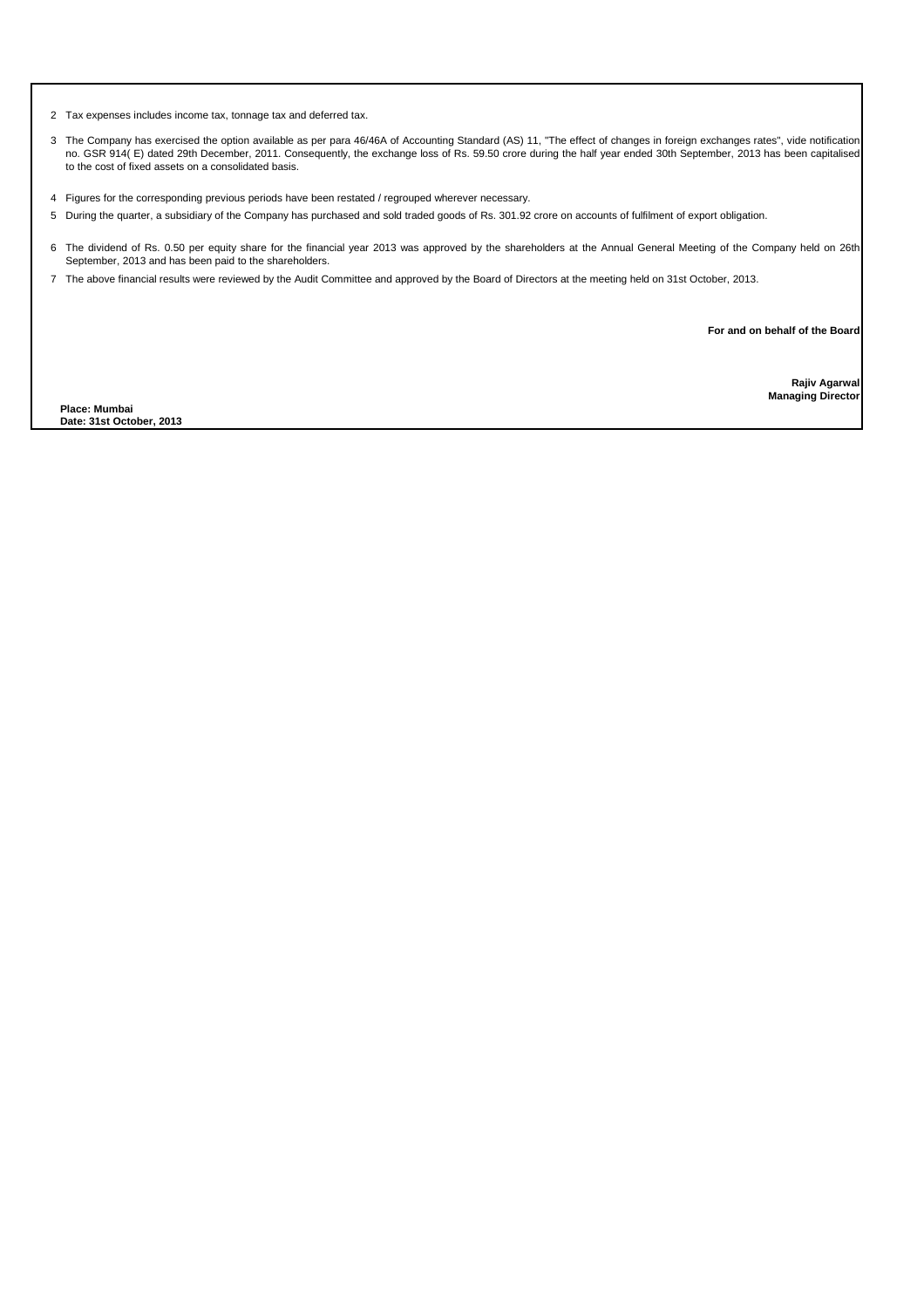|                                                         |             |               |             |                 |             | Rs. in crore |
|---------------------------------------------------------|-------------|---------------|-------------|-----------------|-------------|--------------|
| <b>Particulars</b>                                      |             | Quarter ended |             | Half year ended | Year ended  |              |
|                                                         | 30.09.2013  | 30.06.2013    | 30.09.2012  | 30.09.2013      | 30.09.2012  | 31.03.2013   |
| <b>Segment revenue</b>                                  | (Unaudited) | (Unaudited)   | (Unaudited) | (Unaudited)     | (Unaudited) | (Audited)    |
| Port and terminal services                              | 374.97      | 394.88        | 343.45      | 769.85          | 665.70      | 1,411.92     |
| Trading in goods                                        | 301.92      |               |             | 301.92          |             |              |
| Fleet operating and chartering                          | 14.97       | 10.76         | 7.61        | 25.73           | 16.03       | 42.33        |
| Total                                                   | 691.86      | 405.64        | 351.06      | 1,097.50        | 681.73      | 1,454.25     |
| Less: Inter segment revenue                             | (6.65)      | (6.61)        | (6.65)      | (13.26)         | (13.25)     | (32.72)      |
| Income from operations                                  | 685.21      | 399.03        | 344.41      | 1,084.24        | 668.48      | 1,421.53     |
| <b>Segment results</b>                                  |             |               |             |                 |             |              |
| Port and terminal services                              | 232.73      | 253.00        | 223.29      | 485.72          | 430.52      | 896.82       |
| Trading in goods                                        |             |               |             |                 |             |              |
| Fleet operating and chartering                          | 7.19        | 1.80          | 1.27        | 9.00            | 1.59        | (0.04)       |
| Unallocated                                             | 14.84       | 4.62          | 3.88        | 19.46           | 9.28        | 13.11        |
| Profit from operations before finance costs             | 254.76      | 259.42        | 228.44      | 514.18          | 441.39      | 909.89       |
| Less: Unallocable finance costs                         | (141.62)    | (139.96)      | (122.76)    | (281.58)        | (245.25)    | (510.82)     |
| Profit before tax                                       | 113.14      | 119.46        | 105.68      | 232.60          | 196.14      | 399.07       |
| Capital employed (segment assets - segment liabilities) |             |               |             |                 |             |              |
| Fleet operating and chartering                          | 86.90       | 90.08         | 80.63       | 86.90           | 80.63       | 80.52        |
| Port and terminal services                              | 8,849.46    | 8,640.70      | 8,159.22    | 8,849.46        | 8,159.22    | 8,319.96     |
| Trading in goods                                        |             |               |             |                 |             |              |
| Unallocated                                             | 190.90      | 277.38        | 252.68      | 190.90          | 252.68      | 283.16       |
| <b>Total</b>                                            | 9,127.26    | 9,008.16      | 8,492.53    | 9,127.26        | 8,492.53    | 8,683.64     |

 **For and on behalf of the Board**

**Rajiv Agarwal**

**Managing Director**

**Place: Mumbai Date: 31st October, 2013**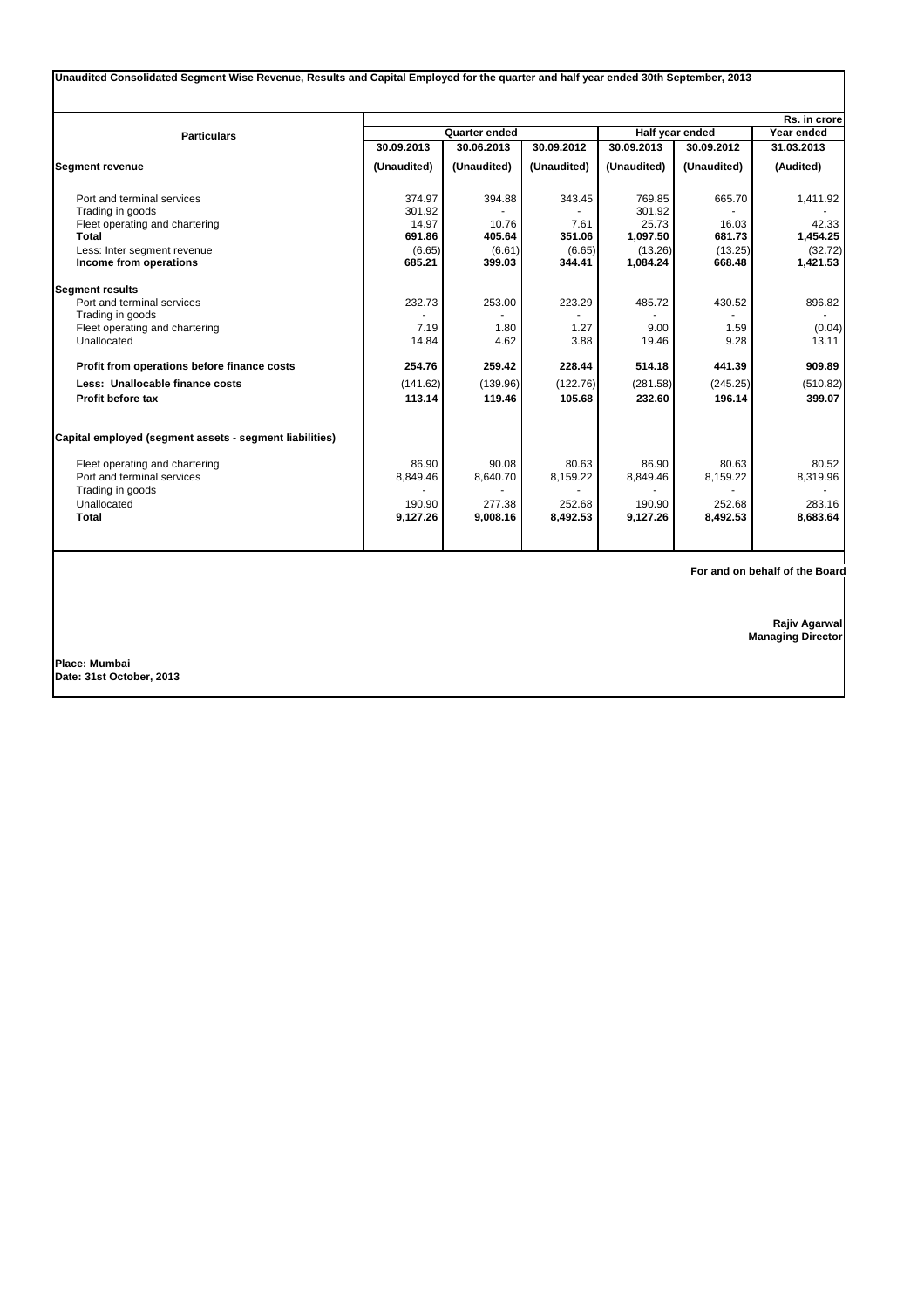|                                                              | <b>ESSAR PORTS LIMITED</b>                                                                                                                                                                     |              |               |              |                 |              |               |
|--------------------------------------------------------------|------------------------------------------------------------------------------------------------------------------------------------------------------------------------------------------------|--------------|---------------|--------------|-----------------|--------------|---------------|
| (Formerly known as Essar Shipping Ports & Logistics Limited) |                                                                                                                                                                                                |              |               |              |                 |              |               |
|                                                              | Regd. Office: Administrative Building, Essar Refinery Complex, Okha Highway (SH-25), Taluka Khambalia, Dist. Jamnagar 361305                                                                   |              |               |              |                 |              |               |
|                                                              | Head Office: Essar House, 11, Keshavrao Khadye Marg, Mahalaxmi, Mumbai 400 034<br>Statement of Standalone Unaudited Financial Results for the quarter and half year ended 30th September, 2013 |              |               |              |                 |              |               |
|                                                              | <b>PART I</b>                                                                                                                                                                                  |              |               |              |                 |              | Rs. in crore  |
| Sr.                                                          | <b>Particulars</b>                                                                                                                                                                             |              | Quarter ended |              | Half year ended |              | Year ended    |
| No.                                                          |                                                                                                                                                                                                | 30.09.2013   | 30.06.2013    | 30.09.2012   | 30.09.2013      | 30.09.2012   | 31.03.2013    |
|                                                              |                                                                                                                                                                                                | (Unaudited)  | (Unaudited)   | (Unaudited)  | (Unaudited)     | (Unaudited)  | (Audited)     |
|                                                              |                                                                                                                                                                                                | 14.97        |               |              |                 |              |               |
| $\mathbf{1}$                                                 | Income from operations                                                                                                                                                                         |              | 10.76         | 7.61         | 25.73           | 16.03        | 35.40         |
| 2                                                            | <b>Expenses</b>                                                                                                                                                                                |              |               |              |                 | 4.05         |               |
|                                                              | a) Operating expenses<br>b) Employee benefits expense                                                                                                                                          | 3.59<br>1.98 | 2.91<br>2.02  | 1.40<br>1.94 | 6.50<br>4.00    | 3.85         | 7.74<br>7.93  |
|                                                              | c) Depreciation and amortisation expense                                                                                                                                                       | 1.91         | 1.89          | 1.92         | 3.80            | 3.82         | 7.62          |
|                                                              | d) Other expenses                                                                                                                                                                              | 5.42         | 2.70          | 3.39         | 8.12            | 6.04         | 12.84         |
|                                                              | <b>Total expenses</b>                                                                                                                                                                          | 12.90        | 9.52          | 8.65         | 22.42           | 17.76        | 36.13         |
| 3                                                            | Profit / (Loss) from operations before other income and                                                                                                                                        | 2.07         | 1.24          | (1.04)       | 3.31            | (1.73)       | (0.73)        |
|                                                              | finance $cost(1 - 2)$                                                                                                                                                                          |              |               |              |                 |              |               |
| $\overline{4}$                                               | Other income                                                                                                                                                                                   | 25.95        | 5.01          | 23.63        | 30.96           | 27.13        | 34.89         |
| 5                                                            | Profit from ordinary activities before finance costs $(3 + 4)$                                                                                                                                 | 28.02        | 6.25          | 22.59        | 34.27           | 25.40        | 34.16         |
| 6                                                            | Finance costs                                                                                                                                                                                  | 17.14        | 17.24         | 17.11        | 34.38           | 37.83        | 72.47         |
| $\overline{7}$                                               | Profit / (Loss) from ordinary activities before tax (5 - 6)                                                                                                                                    | 10.88        | (10.99)       | 5.48         | (0.11)          | (12.43)      | (38.31)       |
| 8                                                            | Tax expenses                                                                                                                                                                                   |              |               |              |                 |              | 0.05          |
| 9                                                            | Profit / (Loss) for the period / year (7 - 8)                                                                                                                                                  | 10.88        | (10.99)       | 5.48         | (0.11)          | (12.43)      | (38.36)       |
| 10                                                           | Paid-up equity share capital (face value of Rs.10/- each)                                                                                                                                      | 427.89       | 427.89        | 427.89       | 427.89          | 427.89       | 427.89        |
| 11                                                           | Reserves excluding revaluation reserves                                                                                                                                                        |              |               |              |                 |              | 2,299.50      |
| 12                                                           | Earnings per share (in Rs.) (*not annualised)                                                                                                                                                  |              |               |              |                 |              |               |
|                                                              | a) Basic                                                                                                                                                                                       | $0.25*$      | $(0.26)^*$    | $0.13*$      | $(0.00)^*$      | $(0.29)^*$   | (0.90)        |
|                                                              | b) Diluted                                                                                                                                                                                     | $0.25*$      | $(0.26)^*$    | $0.13*$      | $(0.00)*$       | $(0.29)^*$   | (0.90)        |
|                                                              | See accompanying notes to the financial results                                                                                                                                                |              |               |              |                 |              |               |
|                                                              |                                                                                                                                                                                                |              |               |              |                 |              |               |
| <b>PART II</b>                                               |                                                                                                                                                                                                |              |               |              |                 |              |               |
| A                                                            | <b>PARTICULARS OF SHAREHOLDING</b>                                                                                                                                                             |              |               |              |                 |              |               |
| 1                                                            | <b>Public shareholding</b>                                                                                                                                                                     |              |               |              |                 |              |               |
|                                                              | - Number of shares                                                                                                                                                                             | 10,71,06,857 | 10,71,06,857  | 6,68,68,393  | 10,71,06,857    | 6,68,68,393  | 6,68,68,393   |
|                                                              | - Percentage of shareholding                                                                                                                                                                   | 25.03        | 25.03         | 16.29#       | 25.03           | 16.29#       | 16.29#        |
| 2                                                            | Promoters and promoter group shareholding                                                                                                                                                      |              |               |              |                 |              |               |
|                                                              | a) Pledged / Encumbered                                                                                                                                                                        |              |               |              |                 |              |               |
|                                                              | - Number of shares                                                                                                                                                                             | 31,98,79,190 | 31.98.79.190  | 34,26,85,208 | 31.98.79.190    | 34,26,85,208 | 34,26,85,208  |
|                                                              | - Percentage of shares (as a % of the total shareholding of                                                                                                                                    |              |               |              |                 |              |               |
|                                                              | promoter and promoter group)                                                                                                                                                                   | 99.72        | 99.72         | 99.74        | 99.72           | 99.74        | 99.74         |
|                                                              | - Percentage of shares (as a % of the total share capital of the                                                                                                                               |              |               |              |                 |              |               |
|                                                              | Company)                                                                                                                                                                                       | 74.76        | 74.76         | 80.09        | 74.76           | 80.09        | 80.09         |
|                                                              | b) Non-encumbered                                                                                                                                                                              |              |               |              |                 |              |               |
|                                                              | - Number of shares<br>- Percentage of shares (as a % of the total shareholding of                                                                                                              | 9,01,951     | 9,01,951      | 9,01,951     | 9,01,951        | 9,01,951     | 9,01,951      |
|                                                              | promoter and promoter group)                                                                                                                                                                   | 0.28         | 0.28          | 0.26         | 0.28            | 0.26         | 0.26          |
|                                                              | - Percentage of shares (as a % of the total share capital of the                                                                                                                               |              |               |              |                 |              |               |
|                                                              | Company)                                                                                                                                                                                       | 0.21         | 0.21          | 0.21         | 0.21            | 0.21         | 0.21          |
|                                                              | # The shares underlying the Global Depository Securities (GDS) are excluded for calculating public shareholding percentage only.                                                               |              |               |              |                 |              |               |
|                                                              | <b>Particulars</b>                                                                                                                                                                             |              |               |              |                 |              |               |
|                                                              |                                                                                                                                                                                                |              |               |              |                 |              | Quarter ended |
|                                                              |                                                                                                                                                                                                |              |               |              |                 |              | 30.09.2013    |
| B                                                            | <b>INVESTOR COMPLAINTS</b>                                                                                                                                                                     |              |               |              |                 |              |               |
|                                                              | Pending at the beginning of the quarter                                                                                                                                                        |              |               |              |                 |              | <b>NIL</b>    |
|                                                              | Received during the quarter                                                                                                                                                                    |              |               |              |                 |              | 42            |
|                                                              | Disposed off during the quarter                                                                                                                                                                |              |               |              |                 |              | 42            |
|                                                              | Remaining unresolved at the end of the quarter                                                                                                                                                 |              |               |              |                 |              | <b>NIL</b>    |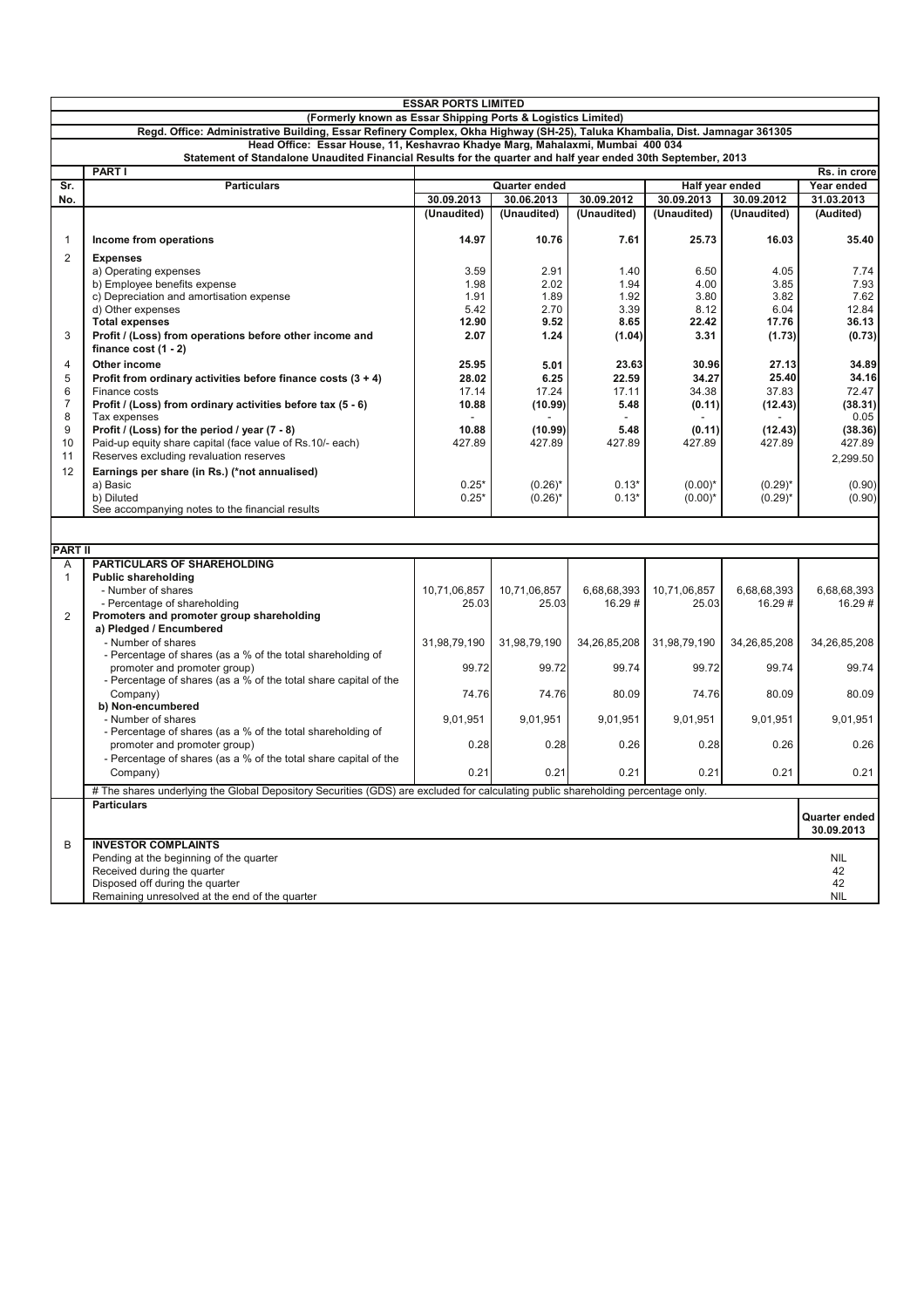## **Notes:**

## **1 Statement of assets and liabilities**

|                                      |                                                                                                                                                                                                                          | Rs. in crore                                                              |
|--------------------------------------|--------------------------------------------------------------------------------------------------------------------------------------------------------------------------------------------------------------------------|---------------------------------------------------------------------------|
|                                      | As at                                                                                                                                                                                                                    | As at                                                                     |
| <b>Particulars</b>                   |                                                                                                                                                                                                                          | 31st March, 2013                                                          |
|                                      |                                                                                                                                                                                                                          | (Audited)                                                                 |
|                                      |                                                                                                                                                                                                                          |                                                                           |
| <b>Shareholders' funds</b>           |                                                                                                                                                                                                                          |                                                                           |
| Share capital                        | 428.02                                                                                                                                                                                                                   | 428.02                                                                    |
| Reserves and surplus<br>(b)          | 2,272.17                                                                                                                                                                                                                 | 2,300.33                                                                  |
|                                      | 2,700.19                                                                                                                                                                                                                 | 2,728.35                                                                  |
| <b>Non-current liabilities</b>       |                                                                                                                                                                                                                          |                                                                           |
| Long-term borrowings<br>(a)          | 251.11                                                                                                                                                                                                                   | 230.06                                                                    |
| Other long term liabilities<br>(b)   | 311.18                                                                                                                                                                                                                   | 314.10                                                                    |
|                                      | 562.29                                                                                                                                                                                                                   | 544.16                                                                    |
| <b>Current liabilities</b>           |                                                                                                                                                                                                                          |                                                                           |
| (a)                                  |                                                                                                                                                                                                                          | 35.00                                                                     |
|                                      |                                                                                                                                                                                                                          | 15.47                                                                     |
|                                      |                                                                                                                                                                                                                          | 476.79                                                                    |
|                                      |                                                                                                                                                                                                                          | 24.19                                                                     |
|                                      |                                                                                                                                                                                                                          | 551.45                                                                    |
| <b>TOTAL</b>                         | 3,872.52                                                                                                                                                                                                                 | 3,823.96                                                                  |
| <b>ASSETS</b>                        |                                                                                                                                                                                                                          |                                                                           |
|                                      |                                                                                                                                                                                                                          |                                                                           |
| <b>Fixed assets</b>                  |                                                                                                                                                                                                                          |                                                                           |
| (i)                                  | 77.33                                                                                                                                                                                                                    | 81.18                                                                     |
| Non-current investments<br>(b)       | 3,393.37                                                                                                                                                                                                                 | 3,543.92                                                                  |
| Long-term loans and advances<br>(c)  | 188.21                                                                                                                                                                                                                   | 148.21                                                                    |
|                                      | 3,658.91                                                                                                                                                                                                                 | 3,773.31                                                                  |
| <b>Current assets</b>                |                                                                                                                                                                                                                          |                                                                           |
| <b>Current investments</b>           | 150.55                                                                                                                                                                                                                   |                                                                           |
| Trade receivables<br>(b)             | 14.23                                                                                                                                                                                                                    | 9.94                                                                      |
| Cash and bank balances<br>(c)        | 1.50                                                                                                                                                                                                                     | 4.33                                                                      |
| (d)<br>Short-term loans and advances | 4.86                                                                                                                                                                                                                     | 19.13                                                                     |
| (e)<br>Other current assets          | 42.47                                                                                                                                                                                                                    | 17.25                                                                     |
|                                      | 213.61                                                                                                                                                                                                                   | 50.65                                                                     |
| <b>TOTAL</b>                         | 3,872.52                                                                                                                                                                                                                 | 3,823.96                                                                  |
|                                      | <b>EQUITY AND LIABILITIES</b><br>(a)<br>Short-term borrowings<br>Trade payables<br>(b)<br>Other current liabilities<br>(c)<br>(d)<br>Short-term provisions<br><b>Non-current assets</b><br>(a)<br>Tangible assets<br>(a) | 30th September, 2013<br>(Unaudited)<br>13.78<br>572.01<br>24.25<br>610.04 |